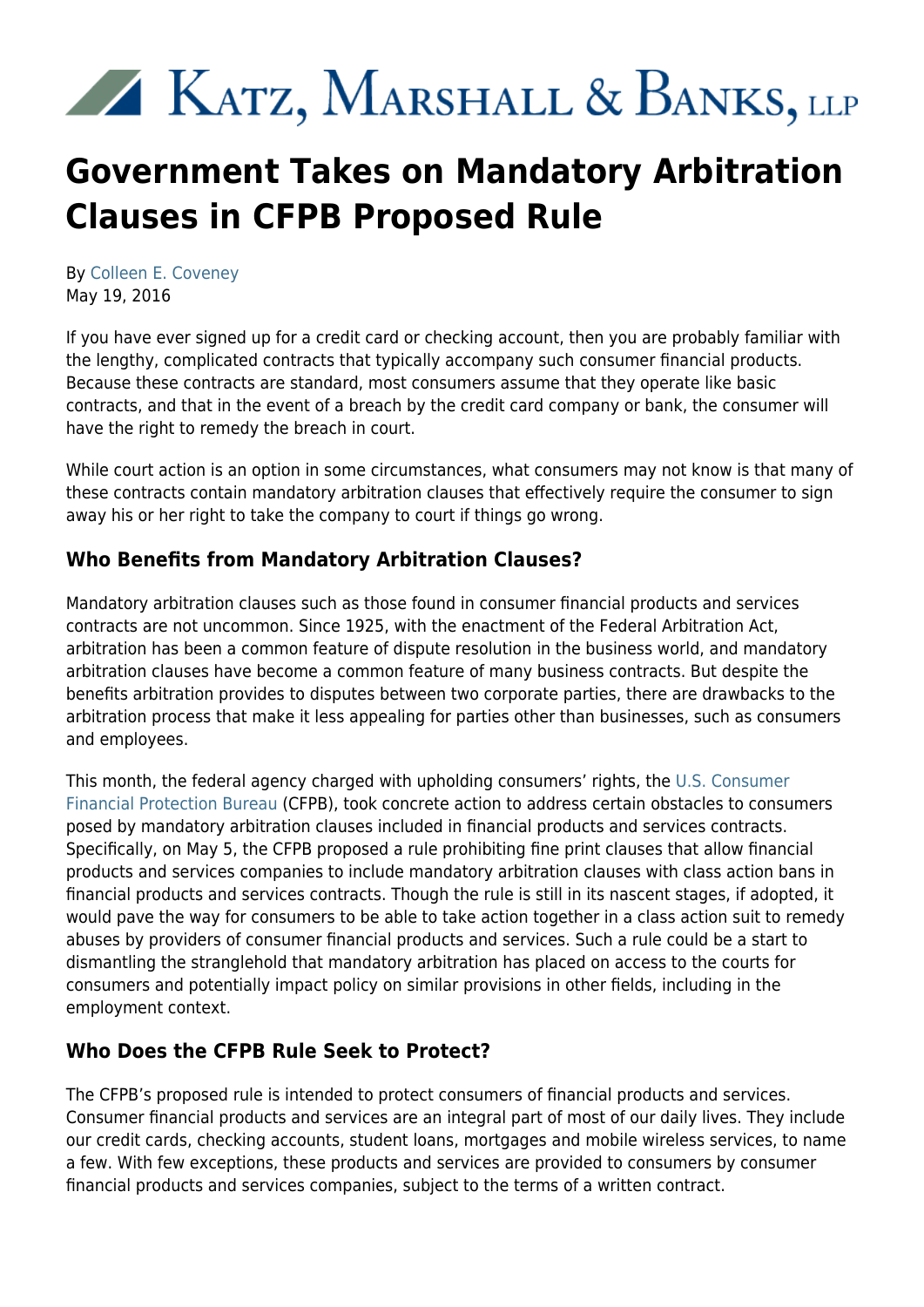While the terms of consumer financial products and services contracts are generally fairly standard, most consumers are unaware that their contracts often contain a provision requiring them to resolve disputes arising from the contract via arbitration, instead of in court. As originally conceived, arbitration was intended to be an informal, expedited process for resolving routine disputes between businesses outside of court. Today, although arbitration continues to provide many corporate parties with a cost-effective and efficient method of conflict resolution, there are drawbacks to the arbitration process that make it less appealing for certain parties, such as consumers. These drawbacks include high arbitration expenses, limited discovery, inconvenient venues, no public record, limited judicial review, limited remedies, and prohibition of class actions. A [recent study](http://www.kmblegal.com/whistleblower-blog/are-air21-whistleblowers-subject-mandatory-arbitration-agreements) also showed that employment disputes settled via arbitration tend to result in an increased "win rates" for the employer and lower payouts for those employees who did prove successful.

### **What Does the CFPB Rule Prohibit and Why?**

The type of mandatory arbitration clauses that the CFPB's proposed rule targets are those that include provisions banning class action suits.

Consumer disputes typically involve individual complaints over small amounts. While these disputes may seem trivial on an individual scale, many consumer complaints can, when viewed in the aggregate, provide evidence of wide-scale wrongdoing by consumer financial products and services companies. Because individuals who seek to remedy this sort of wide-scale misconduct normally do not have the time or resources to recognize, investigate, or prove the existence of such fraudulent practices on their own, effectively remedying these scams often requires group action. However, according to the CFPB, many consumers are prevented from challenging wide-scale scams by consumer financial products and services companies because of the pervasiveness of mandatory arbitration clauses that contain class action bans in consumer financial products and services contracts.

In 2015, the CFPB published an empirical study on the incidence and impact of mandatory arbitration provisions in the consumer financial products and services industry. According to its report, the vast majority of contracts the CFPB studied included mandatory arbitration provisions that required arbitration for individual claims and prohibited arbitration on a class basis. Together, the CFPB found that these two provisions effectively barred consumers from bringing group claims either in court or through arbitration, even though class actions provide a more effective means for consumers to challenge questionable practices by consumer financial products and services companies. With this information, the CFPB concluded that class action bans in mandatory arbitration clauses effectively immunized consumer financial products and services companies from being held accountable for wrongdoing.

To remedy this obstacle to consumers, on May 5, the CFPB proposed a rule that would prohibit forced arbitration clauses unless the contract permits class actions in court. Under the proposal, companies would still be permitted to include arbitration in their contracts, provided that the arbitration provisions do not ban consumers from being part of a class action in court. According to the CFPB, the proposed rule has several potential benefits, including ensuring consumers get their day in court, deterring wrongdoing, and increasing transparency.

#### **Does the CFPB Rule Affect People Other than Consumers?**

Though it is specifically designed to affect only consumer contracts, the general message inherent in the CFPB's proposed rule – namely, that mandatory arbitration provisions banning class actions stymie individual rights against corporate entities – could have implications in other fields, including in the employment context.